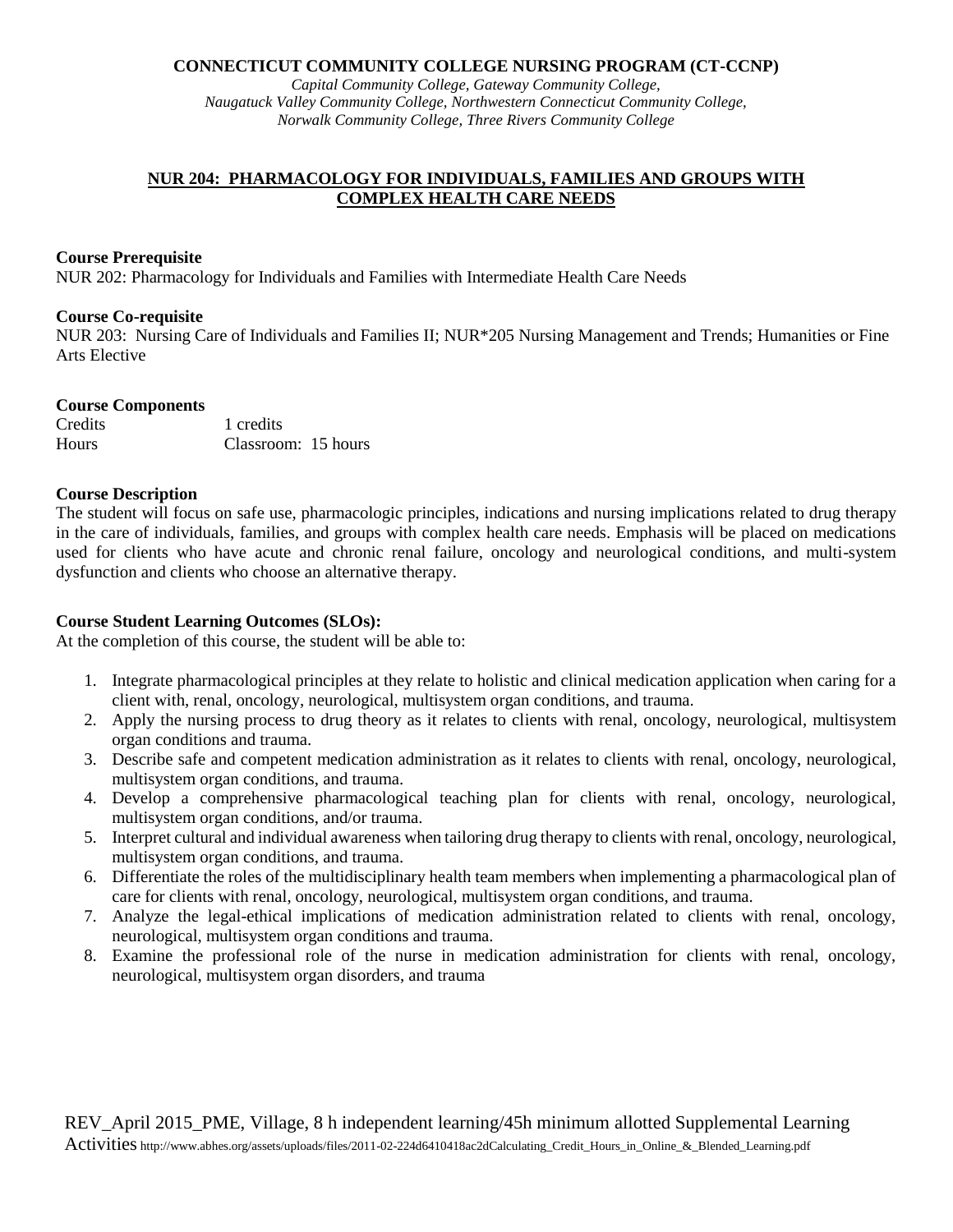**All medications in NUR\*204** will be presented through ATI PME, ATI or other assigned readings, technology resources, and discussed in relation to the following seven (7) components:

- 1. Indications for use
- 2. Pharmacokinetics
	- a. Action
	- b. Onset / Peak / Duration
	- c. Absorption, Distribution, Metabolism, and Excretion (ADME)
- 3. Side effects / Adverse effects / Contraindications
- 4. Administration (route and dose)
- 5. Nursing Implications Across the Lifespan
- 6. Patient Education
- 7. Relation to concurrent and/or prior learning

## **College Policies**

**Plagiarism:** Plagiarism and Academic Dishonesty are not tolerated at Northwestern Connecticut Community College. Violators of this policy will be subject to sanctions ranging from failure of the assignment (receiving a zero), failing the course, being removed/expelled from the program and/or the College. Please refer to your "Student Handbook" under "Policy on Student Rights," the Section entitled "Student Discipline," or the College catalog for additional information.

**Americans with Disabilities Act (ADA):** The College will make reasonable accommodations for persons with documented learning, physical, or psychiatric disabilities. Students should notify Dr. Christine Woodcock, the Counselor for Students with Disabilities. She is located at Green Woods Hall, in the Center for Student Development. Her phone number is 860-738-6318 and her email is **cwoodcock@nwcc.edu**.

**School Cancellations:** If snowy or icy driving conditions cause the postponement or cancellation of classes, announcements will be made on local radio and television stations and posted on the College's website at [www.nwcc.edu.](http://www.nwcc.edu/) Students may also call the College directly at **(860) 738-6464** to hear a recorded message concerning any inclement weather closings. Students are urged to exercise their own judgment if road conditions in their localities are hazardous.

*"Some course content as presented in Blackboard Learn is not fully supported on mobile devices at this time. While mobile devices provide convenient access to check in and read information about your courses, they should not be used to perform work such as taking tests, quizzes, completing assignments, or submitting substantive discussion posts."*

**Sexual Assault and Intimate Partner Violence Resource Team:** NCCC is committed to creating a community that is safe and supportive of people of all gender and sexual identities. This pertains to the entire campus community, whether on ground or virtual, students, faculty, or staff.

Sexual assault and intimate partner violence is an affront to our national conscience, and one we cannot ignore. It is our hope that no one within our campus community will become a victim of these crimes. However, if it occurs, NCCC has created the SART Team - Sexual Assault and Intimate Partner Violence Resource Team - to meet the victim's needs.

SART is a campus and community based team that is fully trained to provide trauma-informed compassionate service and referrals for comprehensive care. The team works in partnership with The Susan B. Anthony Project to extend services 24 hours a day, 7 days a week throughout the year.

REV\_April 2015\_PME, Village, 8 h independent learning/45h minimum allotted Supplemental Learning Activities http://www.abhes.org/assets/uploads/files/2011-02- 224d6410418ac2dCalculating\_Credit\_Hours\_in\_Online\_&\_Blended\_Learning.pdf